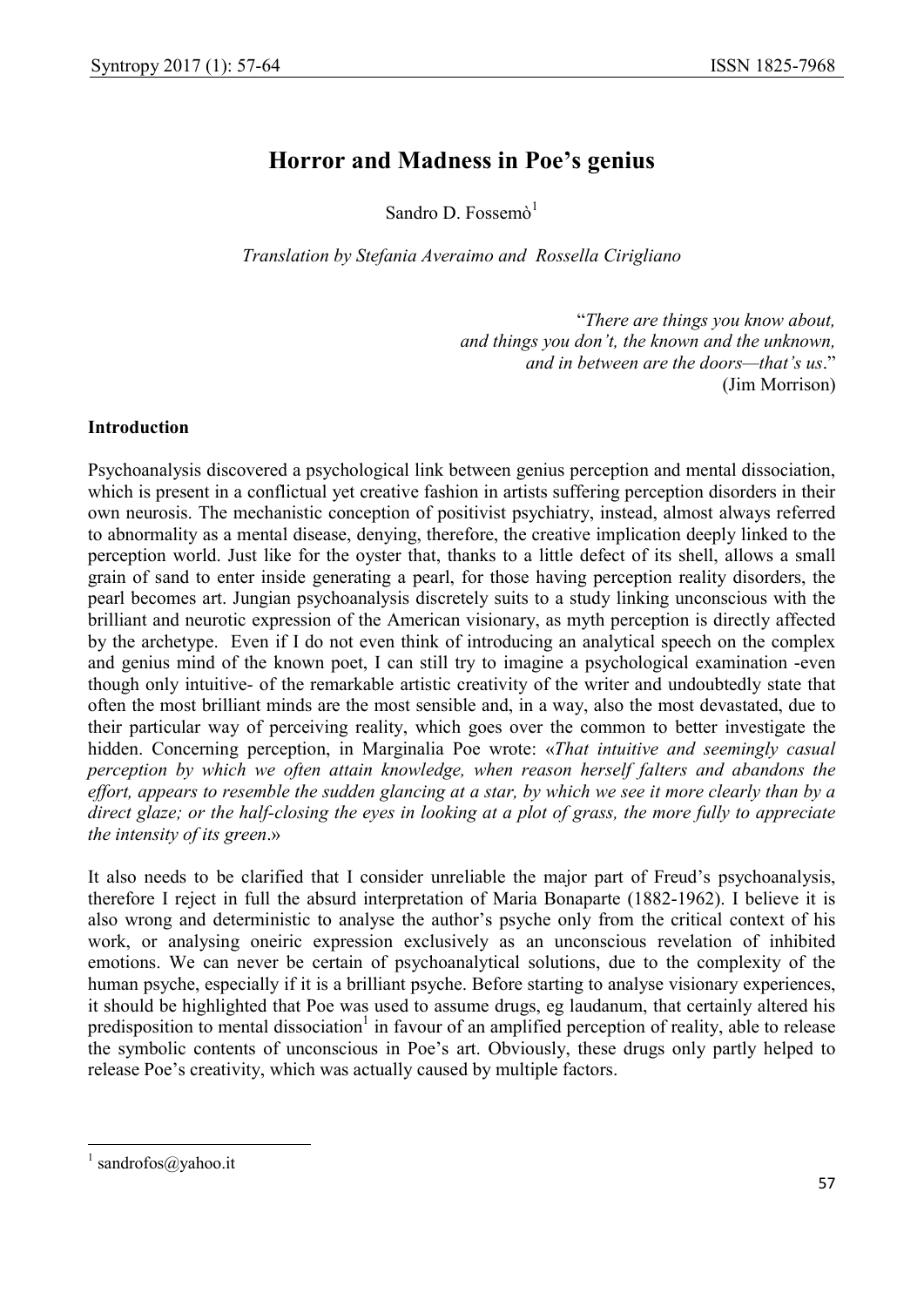#### Meta-symbolic literature

According to psychoanalysis, if the artist can simulate the dream through his own imagination until becoming the interpret of the unconscious, then he is able to unveil and amplify the oneiric hemisphere through observation. The intertwine between dream and reality becomes the tool to investigate and reveal the enigmas of reality. If we live in a dream without being aware of that, due to our limited perception, then it means that we can instead go beyond our perception limits through a surreal art. In Poe's literature, the oneiric universe becomes a symbolic language aimed at manifesting a metaphysical delirium of the soul in a "meta symbolical" synthesis originated from the archetype that is present in the collective unconscious. Therefore, Poe's terror becomes a meta symbolic and gothic art able to generate the mythopoetic imagination which is unconsciously manifesting in reality. If the myth reveals our real hidden identity, obviously the archetypical imagination living and governing inside us is not only a tool to know ourselves, but it is mainly a perceptive key to understand the world. From this perspective, Poe inserts gothic figures to highlight the conflict between rational and unknown, meaning between the light of reason and the deep dark of the human psyche. Even just thinking about the torch, which represents the recurrent symbol of the illumination of the soul in various short stories. In "The Oval Portrait" the torch enlightens the occult presence of a vampire. A romantic heart beating inside a rational mind is typical of Poe's genius.

Dream and art are linked to the universe's myth and minorly to the repressed universe, but if psychoanalysis sees art as a compensative act between unconscious exigencies and the conscious world, then we can hypothesize the mythopoetic expression as outburst of human desire, to go back to the ancient or primitive in front of morally and rationally repressive reality. The myths become a kind of primordial force able to unconsciously interfere with the expression of art, like it happened with gods in ancient Greece. One example is the short story "The Devil in the Belfry", where a mysterious individual, by manipulating a clock, confuses a functional and mechanistic society. The dark and evil disruptor working against a perfect system can be seen as Pan god working with the inhuman highly technical world.

The Jungian psychoanalyst James Hillman (1926-2011) interprets imagination and world mainly through the mythologic point of view, where the archetypes structure our oneiric and imaginary life. It is certainly inappropriate to delegate to art the sole task to express a dimension between an oppressive reality and a consequent imagination, which satisfies and compensates, instead, our intimate aspirations. Art can be a metaphysic projection of mythological into reality. This is possible by creating a meta symbolic expression, where reality transcends in favour of the oneiric imagination of the ancient or ancestral, represented by the archetype at the origin of the myth. Dream is Death.

Poe narrated the analysis of death in the psychological nightmare, where the real magisterially merged with the dream in the mental dissociation of the protagonist that, immersed in a timeless labyrinth, acted with a lucid madness in an evil death plan. In the nightmare, soul and death were madly and rationally intermingled. Deeper we go in the abyss of the soul, more we see death. In a perfect symbiosis with Hillman's statement "the dream is the soul and the soul is death"<sup>2</sup>. The link between dream and death is very ancient and, indeed, for primitives the world of dreams is the underworld. This concepts emerges again in Hillman's psychoanalysis that, exaggerating in definitely rejecting Freud's concept of the unconscious as a manifestation of diurnal repression, he sees in the dream only Ades, meaning the underworld, the hell governed by gods or myths of ancient Greece.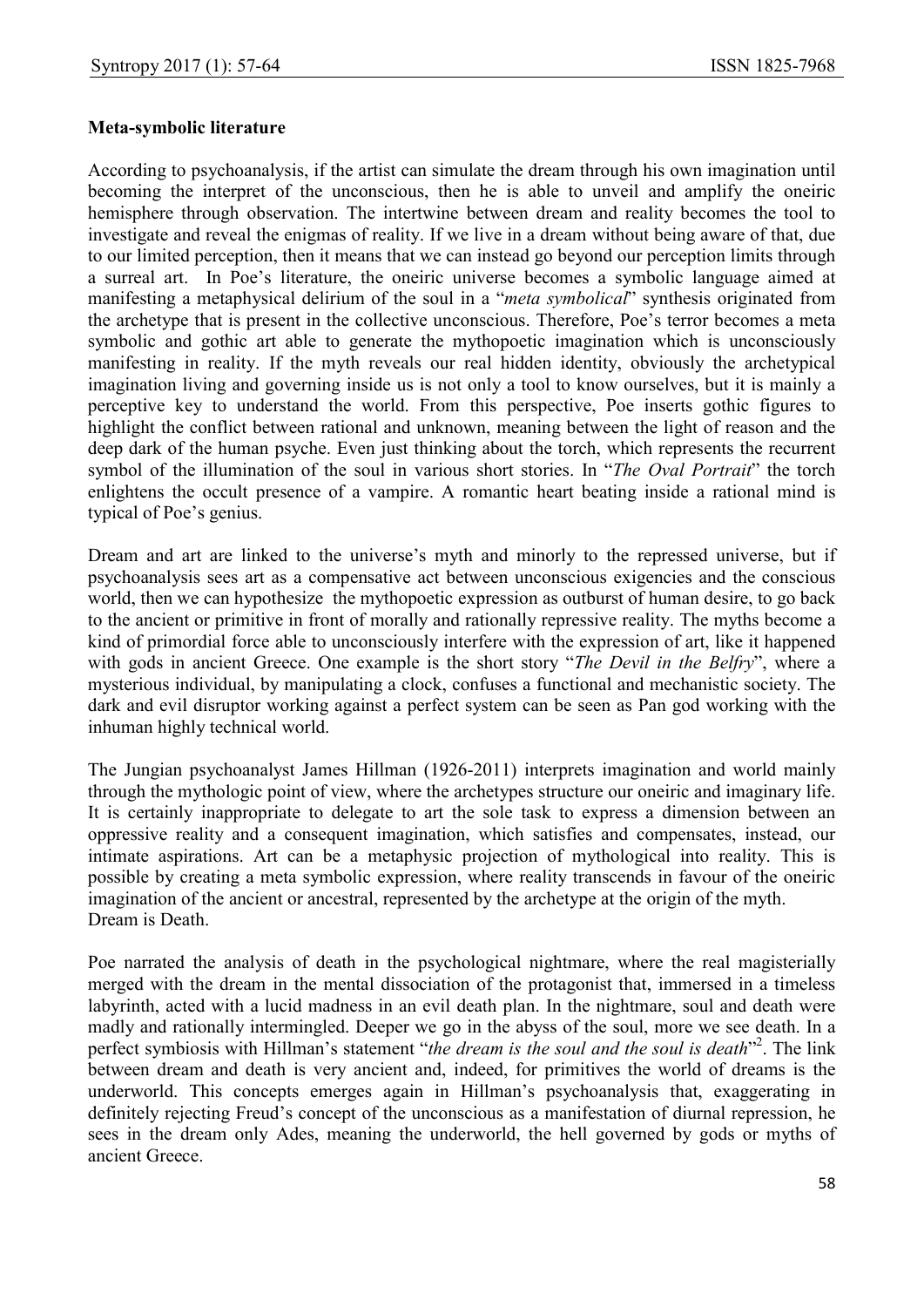In my opinion, Poe's art interpretation well fits the mythological imaginary proposed by Hillman with his "Old Age Psychology", because the dream emerges from the underworld where the soul dwells. In the short story "Ligeia", the protagonist sees in the night a shadow behind the reflex of the censer, indicating the soul wandering in the underworld. Indeed, in Poe's oneiric universe, there was often the ancestral myth as a symbolic recall of death, where the terror of the soul developed.

Another common feature between Poe and Hillman's thought is ascertaining that oneiric images aim towards a final goal, meaning that symbols, like the animals appearing in Poe's nightmares as black cats or horses, pursue a specific goal, towards death. This association is feasible because in psychoanalysis the dream's figures have a specific premeditation. Entering Hillman's hell, almost seems to enter in Poe's hell, as the psychoanalyst's understanding of the dream gets closer to Poe's interpretation of the nightmares, mainly considering the process of identification of the symbol, that in Poe's art often appears as a gothic image.

Concerning the metaphysical and symbolic genre, Franz Kafka (1883-1924) might be similar, due to the link among dream, reality and myth. There is a sort of affinity between the figures of castle and horse in Kankan and Poe's art. Kafka describes in the "Ein landarzt – a doctor in the countryside" (1916-17) alien horses as powerful and untameable, similar to the mysterious horse of Metzengerstein.

# The visionary

According to Poe's thought, daydreamers developed a great fantasy and were able to understand reality in its whole, paying with a state of visionary dissociation aimed at expressing a "supreme intelligence". The altered psyche was the tool to develop a creative fantasy, because it allowed the emergence of the unconscious in the perceptive sphere. A feature of a brilliant perception was the mutual penetration between dream and reality provoked by altered mental states, perhaps due to psychological traumas or drug consumption, when dissociation from reality occurs. Carl Gustav Jung (1875-1961) examines very well the phenomenon in which an individual loses reality cognition to leave space to the unconscious.

«The forces erupted from collective psyche bring confusion and mental blindness. A consequence of the dissolution of persona is that imagination gets loose, that is what collective psyche does. This break-in of fantastic elements violently spread in the conscience materials and impulses whose existence nobody had any doubts. All the treasures of thought and mythological feeling are found out. It is not always easy to resist such overwhelming sensations. This phase is listed among those representing a real danger during analysis, danger not to be underestimated. It is easy to understand that this condition is so unbearable that man wants to end it as soon as possible, as its resemblance with mental alienation is that strong. The most common form of madness, early dementia or schizophrenia, basically consists in the fact that the unconscious expels and replaces the functions of the conscious mind. The unconscious seizes the functions of reality and substitutes them with a reality of its own. Unconscious thoughts are audible as voices, or are perceived as illusions or body hallucinations. They show themselves as senseless yet unmovable decisions, made in opposition to reality. As persona dissolves in collective psyche, the unconscious is similarly yet not identically driven into conscience. The only difference from the mental alienation state is that the unconscious is brought on the surface through conscious analysis; at least this is what happens to the principle of analysis, when strong cultural resistances are still to be overcome. Then, after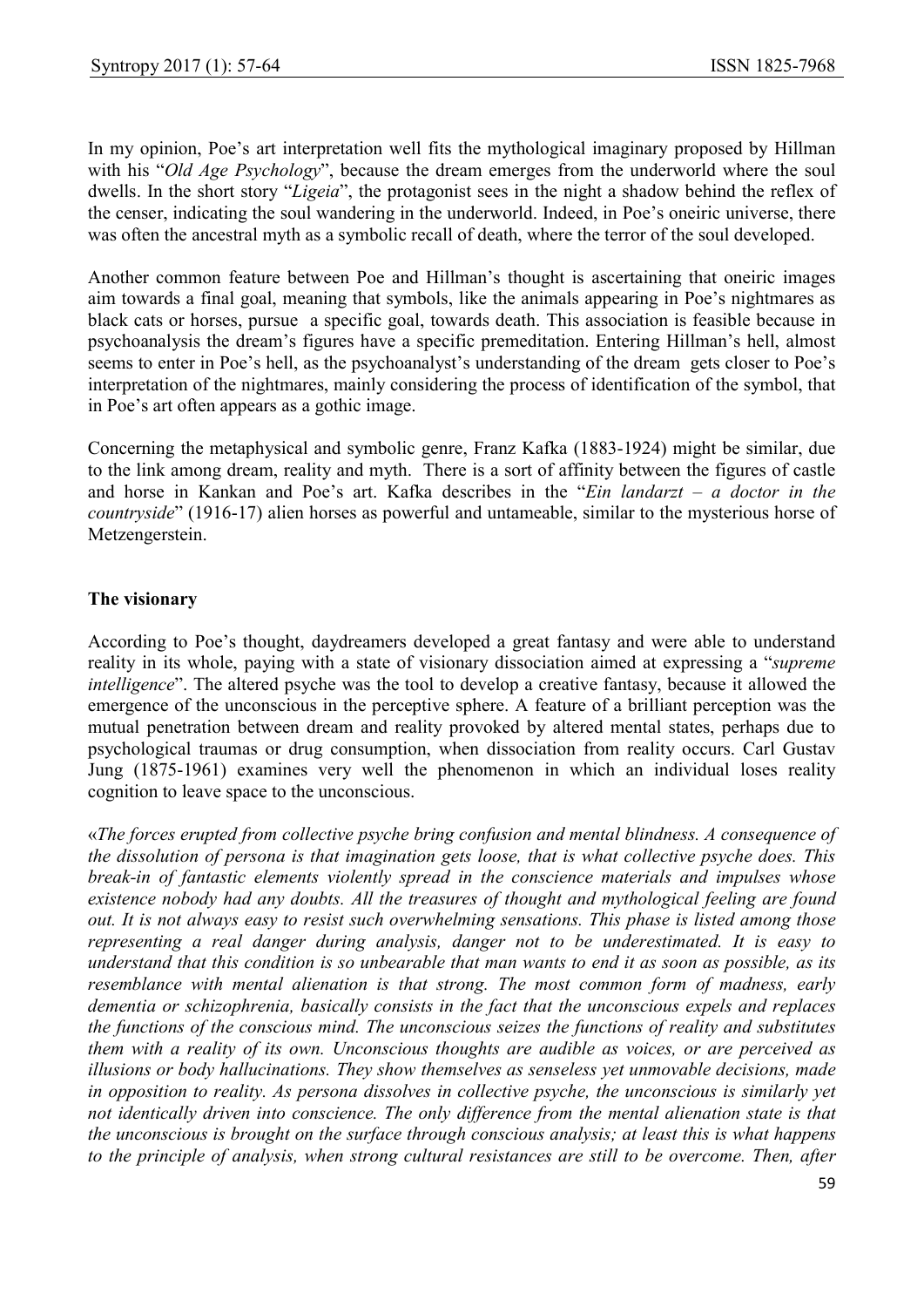overthrowing the barriers set up for years, the unconscious spontaneously intrudes upon conscience and sometimes burst into the mind like a torrent. In this phase resemblance with mental alienation is very strong. But it would be about real madness only if unconscious contents became a reality which replaced conscious reality; in other words, if the subject gave credence to them.»<sup>3</sup>

Only Poe's mind was ready to accept the invasion of the unconscious without completely succumb in the complete mental alienation, because the writer was genially able to take advantage of perceptive dysfunction as a tool to know reality, using the rational analysis of his fantasy. As a consequence, Poe was not a schizophrenic that had completely lost the sense of reality, but rather a strong talented visionary, able to consciously interpret his visions. Jungian analysis on the dissociation from reality through visions is mirrored in the writer's description of his mental state when he was daydreaming in the essay "Marinalia", imprecisely referring to his sudden "fantasies".<sup>4</sup>

«There is, however, a class of fancies, of exquisite delicacy, which are not thoughts, and to which, as yet, I have found it absolutely impossible to adapt language. I use the word fancies at random, and merely because I must use some word; but the idea commonly attached to the term is not even remotely applicable to the shadows of shadows in question. They seem to me rather psychal than intellectual. They arise in the soul (alas, how rarely!) only at its epochs of most intense tranquillitywhen the bodily and mental health are in perfection-and at those mere points of time where the confines of the waking world blend with those of the world of dreams. I am aware of these "fancies" only when I am upon the very brink of sleep, with the consciousness that I am so. I have satisfied myself that this condition exists but for an inappreciable point of time-yet it is crowded with these "shadows of shadows"; and for absolute thought there is demanded time's endurance. These "fancies" have in them a pleasurable ecstasy, as far beyond the most pleasurable of the world of wakefulness, or of dreams, as the Heaven of the Northman theology is beyond its Hell. I regard the visions, even as they arise, with an awe which, in some measure moderates or tranquillises the ecstasy. $s^5$ 

An important analysis fitting the artistic vein of the American writer and, similarly, that of Jung where the neurotic psyche dissociation helps the artist to deeply understand the labyrinthic dimension of reality- comes from the psychoanalyst Augusto Romano in an essay concerning Poe. «Out of metaphor, the treasure is the unconscious libido, the creative energies lying in the deep, and that the structures of an orderly world and of a steady conscience tend to refuse. Such refusal has plenty and valid reasons, for the risk is serious, and it is called psychic inflation and psychosis. On the other hand, life gradually dries up and burns out if it is not supplied by new energies. In fact Jung has stressed the positive function of neurosis, as an extreme attempt by the psyche to lead the ego to a greater integration of unconscious procedures, and consequently to a more articulated view of reality. Human condition is, from this basic point of view, dramatic and contradictory, as man struggles between the need to keep contact with the unconscious and the risk to be absorbed by  $it \rightarrow$ <sup>6</sup>

# Schizophrenia.

I think that dissociation from reality enabled Poe to be a great exegesist of the psyche. I mean, as it is testified also from the thoughts in Marginalia, the writer consciously but involuntarily dissociated from reality-meaning without becoming psychic altered- ends up to analyse and study the soul until understanding, paradoxically in a dissociated way, the dark face of the psyche described in his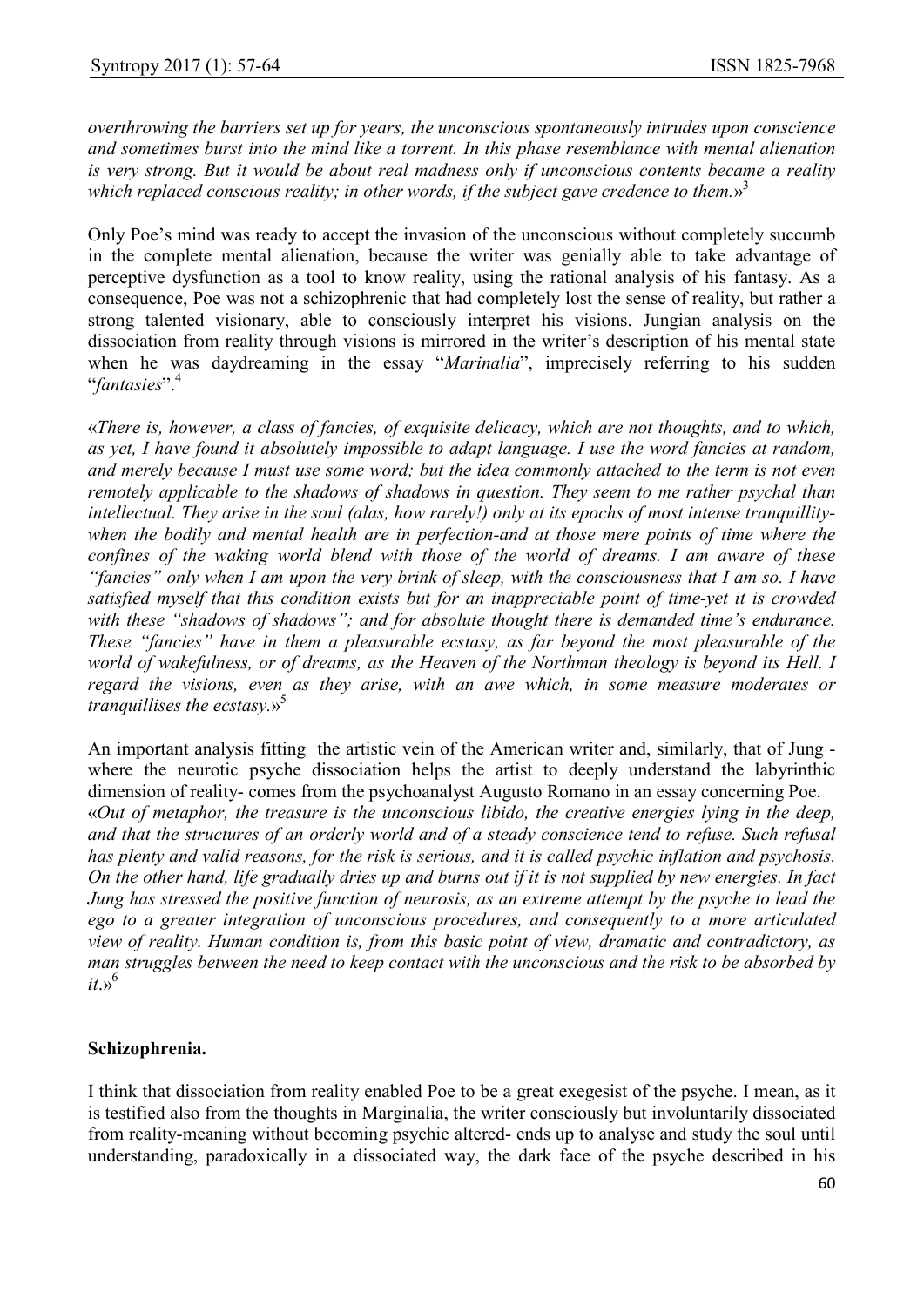schizophrenic characters and in his short stories. Therefore, it is totally false and absurd what Maria Bonaparte says:

«In order to prevent his strange, unstable and obsessed nature from being a real criminal or insane, Edgar Allan Poe had also an unusual "drug"- ink, with which he impressed on paper his beautiful and well-finished writing, macabre "images", horrible but comforting, that relieved him of his grief. $v^7$ 

The writer actually uses his own dissociation not to save himself from madness, but to deeply investigate in other people's madness. His writing was not a way to escape from his madness, but to get deeper into other's people craziness. Likely Poe was a genial psychologist, so brilliant to use his own neurosis to understand human schizophrenia. In this view, Poe was mentally healthy because, differently from insane people, he was good in understanding himself and the others. Only a person in the right mind can understand when the reason becomes overt madness, because it becomes excessively instrumental or maniacal, due to a strong dissociative disturb that is going to result into schizophrenia.

Concerning mental disease, Poe defined "the imp of the perverse" a sort of demon of the perverse or an interior stimulus in human soul aimed at making us commit terrible cruelties, due to the sick pleasure of harming. We reach a point where we want to make an awful act with no reason, only for the pleasure of doing it just because we know we should not do it.

# The analytical fantasy

The creative power of imagination allows the genius to take advantage of messages from his own unconscious. A proof of that is the analysis of imagination, consisting in the ability of the mind to orchestrate the unforeseen thoughts made of images and feelings, which seem apparently nonsignificant and disorganized, making them becoming art.<sup>8</sup> Poe developed what he defined an analytical fantasy, to investigate with a strong rationale the deep nightmares of human soul, to dip them, following a mathematical logics, in fantastic and suggestive, musically surreal darkness. Even Nietzsche believed in the value of analytical rationality to organize creative inspiration.

«In reality the imagination of the good artist or thinker constantly produces good, mediocre, and bad, but his power of judgment, most clear and practised, rejects and chooses and joins together, just as we now learn from Beethoven's notebooks that he gradually composed the most beautiful melodies, and in a manner selected them, from many different attempts. He who makes less severe distinctions, and willingly abandons himself to imitative memories, may under certain circumstances become a great improvisator; but artistic improvisation ranks low in comparison with serious and laboriously chosen artistic thoughts. All great men were great workers, unwearied not only in invention but also in rejection, reviewing, transforming, and arranging.»<sup>9</sup>

The analytical fantasy of the writer is linked to the aesthetic idealism of Schelling (1775-1854), in which the genius artistically interprets the vital energy of nature through the psychic conscious activity that enables him to discover art in the nature of the unconscious. According to Schelling, nature is a sublime, universal, artistic expression: a poem unconsciously able to inspire the conscious of a brilliant artist. A similar concept is also in the transcendental Kantian idealism of S.T Coleridge (172-1834), where artist's imagination emerges as a function of a creative elaboration of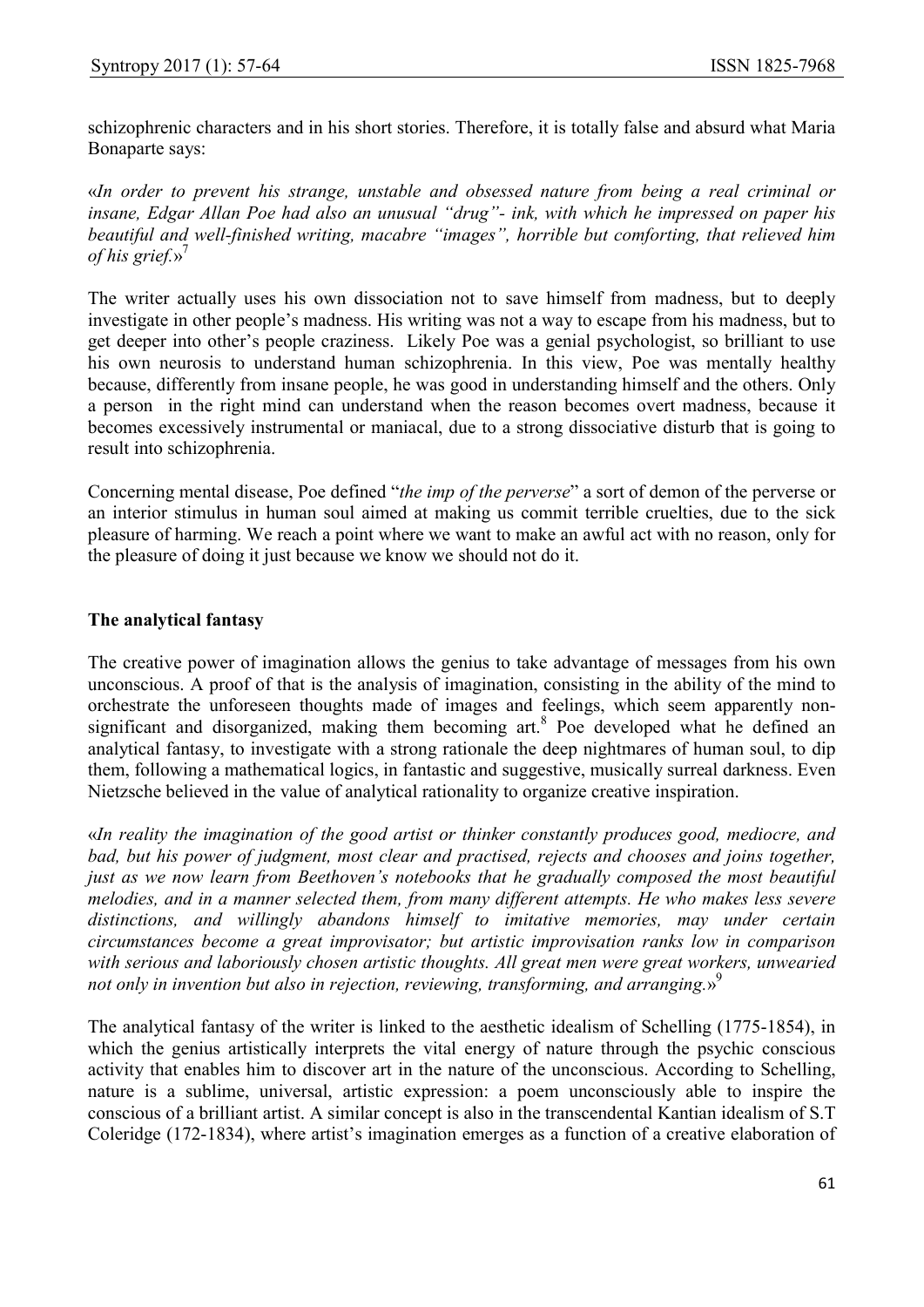unconscious elements. Schelling and Coleridge are ideal authors to comprehend the aesthetic development of Poe.

#### The creativity

The writer revealed the key to his creative and perceptive talent in the introduction to the short story Eleonora, where he explained the value of madness in terms of invention.

«I am come of a race noted for vigour of fancy and ardour of passion. Men have called me mad; but the question is not yet settled, whether madness is or is not the loftiest intelligence -- whether much that is glorious, whether all that is profound -- does not spring from disease of thought -- from moods of mind exalted at the expense of the general intellect. They who dream by day are cognizant of many things which escape those who dream only by night. In their grey visions they obtain glimpses of eternity, and thrill, in awakening, to find that they have been upon the verge of the great secret. In snatches, they learn something of the wisdom which is of good, and more of the mere knowledge which is of evil. They penetrate, however, rudderless or compassless into the vast ocean of the "light ineffable," and again, like the adventures of the Nubian geographer, "agressi sunt mare tenebrarum, quid in eo esset exploraturi." We will say, then, that I am mad. I grant, at least, that there are two distinct conditions of my mental existence -- the condition of a lucid reason, not to be disputed, and belonging to the memory of events forming the first epoch of my life -- and a condition of shadow and doubt, appertaining to the present, and to the recollection of what constitutes the second great era of my being. $v^{10}$ 

It was the conscious analysis of the unconscious thoughts enabling Poe to productively take advantage of the unconscious dimension, behind the coherent analysis of his own analytical fantasy. The writer affirmed also in the short story Berenice: «The realities of the world affected me as visions, and as visions only, while the wild ideas of the land of dreams became, in turn, not the material of my every-day existence, but in very deed that existence utterly and solely in itself.»<sup>11</sup>

Invention, analysed in the essay "Creativity, the magical synthesis" by the famous psychiatrist Silvano Arieti (1914-1981) reminds the flair of the American author, similarly to the concept of "extraordinary creativity". For the psychiatrist, differently from schizophrenic and dreamer, only the creative individual is able to manage rationally, meaning without letting himself get involved, the creative process coming from fantasizing, from the dream, from meditation, or from drug consumption and, therefore, the dissociation from reality. The schizophrenic, instead, believes completely to his own fantasy. Differently from the dreamer, that still keeps himself away from his dreams, the schizophrenic is very impressed, as much to hope that it is still possible to live them despite the numerous adversities.

Anyway, we cannot rule out that, having lived in a romantic epoch, the big poet was also a dreamer, at least in youth.

This demonstrates that the different artistic expressions cannot manifest within the sole limits of rationality, as they tend to be a direct consequence of the impulses of unconscious, requiring a strong and rare perception flexibility that goes over normality. Therefore, "genius and dissipation" intertwine when, paradoxically, being dissociated from reality becomes the salt of the associative intelligence enabling the dream to emerge into reality, in a creative "visionary ecstasy".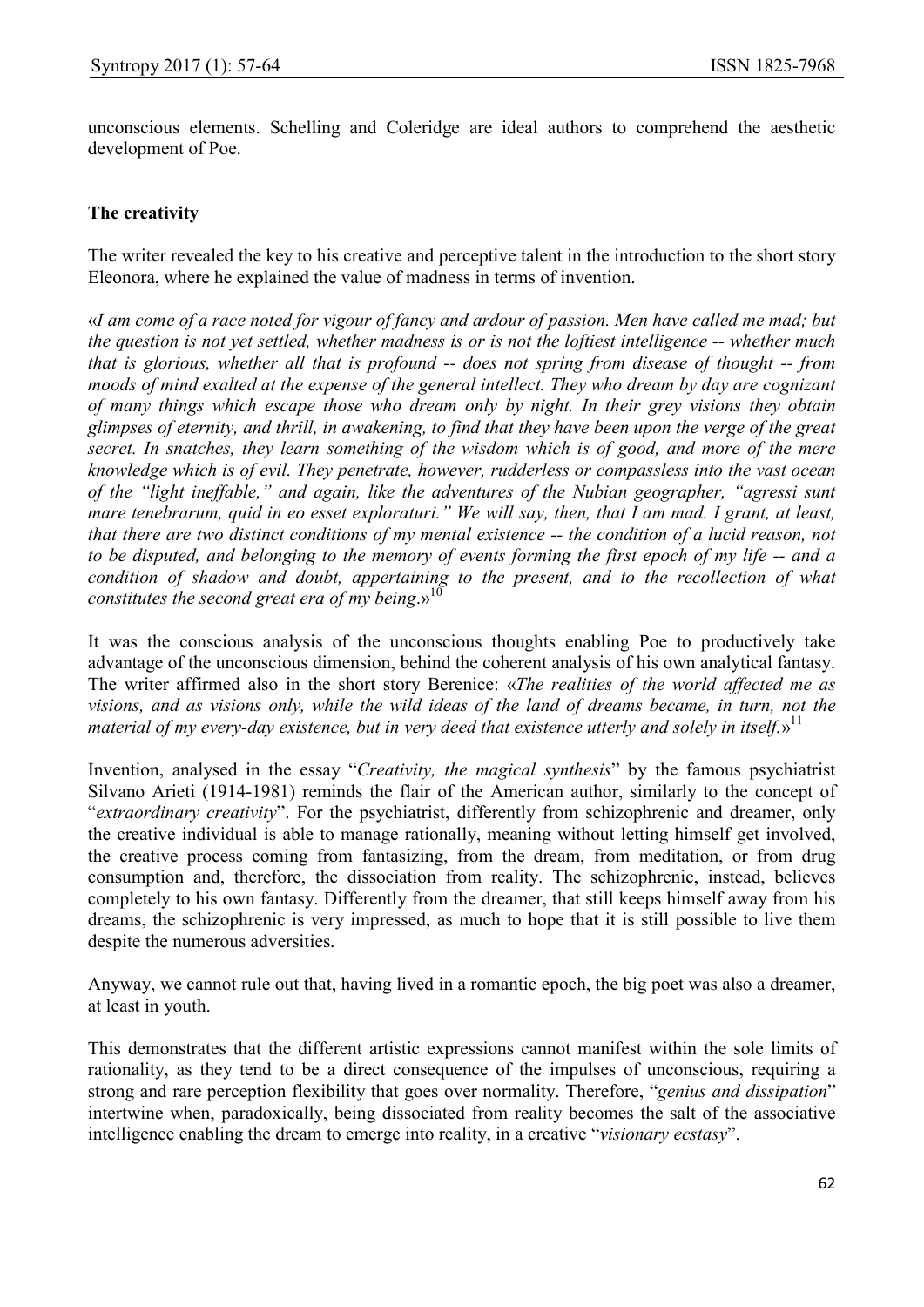# Synchronicity and Syntropy

Poe's descent into hell becomes a neurotic delirium, transforming into a dissociative tool, which is necessary not only to express the power of the dream in the artistic creativity, but perhaps also to stimulate a certain synchronicity, through the archetype in the abyss of the metasymbolic art, expressing a representation of the quantic world where everything is linked in the universal collective conscience.

Visionary experiences of the American writer particularly remind the studies of the psychiatrist Rick Strassman on psychedelia effects of dimethyltryptamine (DMT) produced by the pineal gland. In these states of expanded consciousness, spontaneously produced through meditation or by specific drugs, is possible to release the mind from the usual rigid mental schemes, to gain access to mystic experiences where having brilliant intuitions. Maybe the visionary states provoked by DMT may facilitate the synchronic link with the archetype, even with the influence of the intelligent entities that Strassman hypothesizes being present in the altered conscious states.

As Jung and Pauli linked the significant connexions with the future, it comes spontaneous to associate synchrony to syntropy. Consequently, in Poe's metasymbolic art, we can hypothesize the description of syntropic events when the prophetic events of death are symbolically described as oneiric visions. Syntropy is a phenomenon discovered by the great mathematician Luigi Fantappié (1901-1956), who theorized a time flowing in the opposite direction, meaning from the future to the past. In other words, the cause is in the future and the effect is in the past, to achieve a goal. If in Poe's tales, syntropy occurs in the dreams, then we can assume that, as the dream is the soul (Hillman), then the soul is probably the heart of syntropy. Therefore, it comes spontaneous to wonder if prophetic dreams, without ruling out those related to death, are syntropic phenomena, like it happens in Poe's stories. Following this thought, we can try to compare Hillman and Fantappié based on the possibility that syntropy can manifest in some way even in the process of individuation.

#### Notes

- 1) For those who want to analyse the effects hallucinogenic drugs have on perception of reality, even though Poe was on opium and not on mescaline or LSD, I suggest the popular book by Aldous Huxley The Doors of Perception, and the research of the psychiatrist Stanislav Grof .
- 2) J. Hillman, The Dream and the Underworld, Est,1996, p. 9
- 3) Carl Gustav Jung, Inconscio, Occultismo e Magia, Newton Compton Publisher, Roma, 1985, pages 167-168
- 4) We have to pay attention to the correct translation of the word "fancies", which we also can translate with "imaginations". The English text can be found on the following website 'Marginalia by Edgar Allan Poe' (Graham's Magazine, March, 1846) at this link: http://www.4literature.net/Edgar\_Allan\_Poe/Marginalia/3.html . However, in the text Poe clarifies the term "fancies" with "Psychal Impressions".
- 5) Marginalia, in Filosofia della composizione e altri saggi, Napoli, Guida,1986, pag. 89
- 6) Augusto Romano, Poe e la psicologia analitica junghiana: nostalgia delle origine e immagini del femminile in E.A. Poe dal gotico alla fantascienza, Mursia, pag. 267.
- 7) M. Bonaparte , Edgar Allan Poe. Studio analitico, Newton Compton, Roma 1976,vol. I, pp. 96- 97 in Daniela Fargione, Giardini e labirinti: l'America di Edgar Allan Poe, Celid, 2005, pag.82